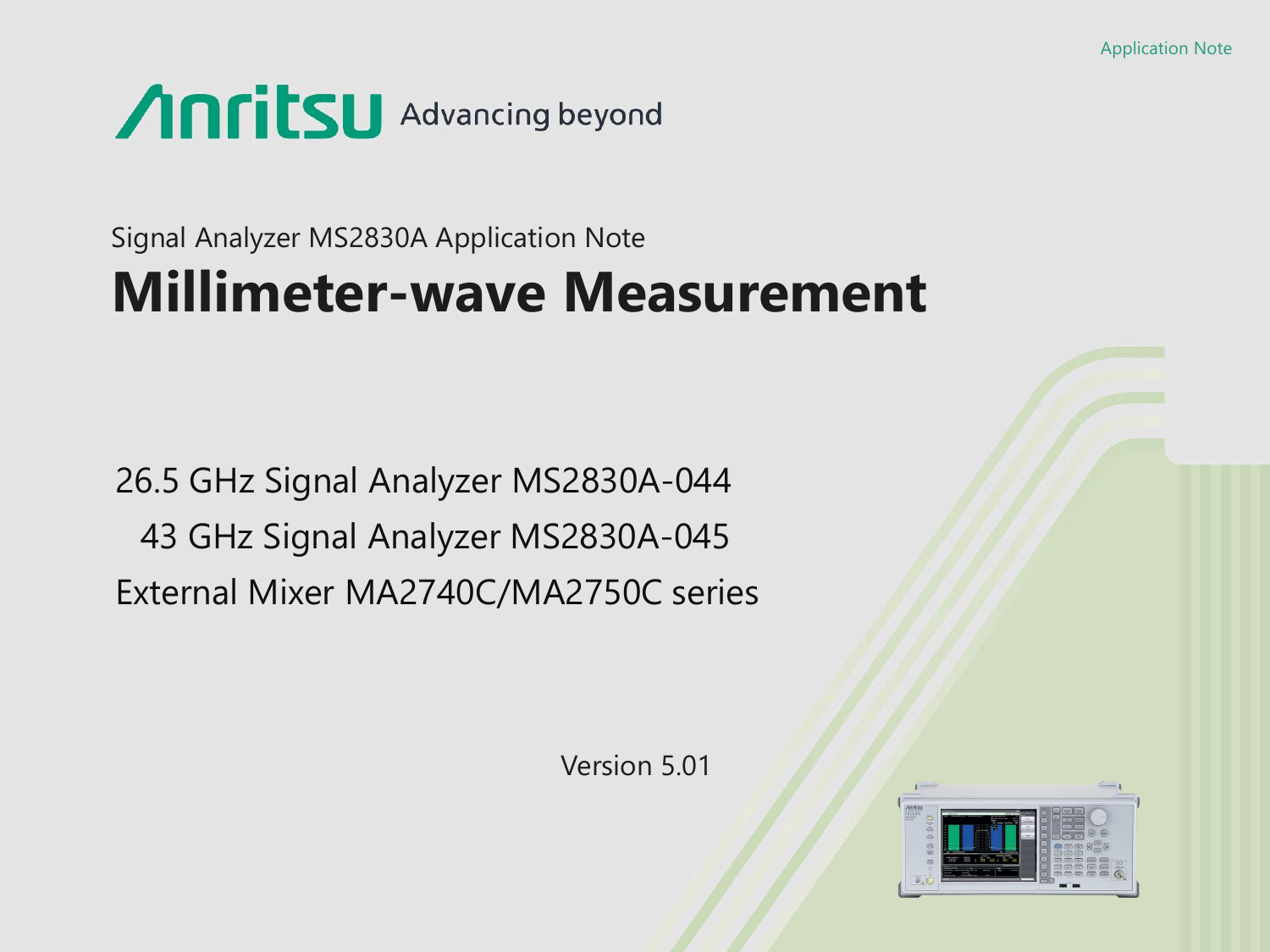### **Introduction**



Mixing using an external mixer expands the signal analyzer measurement frequency up to 325 GHz.

This presentation explains millimeter-wave measurement method and its principle with the MS2830A-044/045 (26.5/43 GHz) Signal Analyzer using an external mixer.

It also explains the advantages when down-converting the MS2830A-044/045 (26.5/43 GHz) Signal Analyzer for millimeter-wave wideband modulation signal measurements, such as the 1 GHz modulation bandwidth.

### **Measurement using External Mixer**

Millimeter-wave measurements using an external mixer mix the millimeter-wave signal to be measured with a harmonic of the signal analyzer local oscillator (LO) and down-convert to the signal analyzer IF signal frequency. In comparison with direct measurement using a signal analyzer, the measurement setup is complex and the measurement results require interpretation. To help increase understanding, this presentation first gives a simple explanation of harmonic mixing.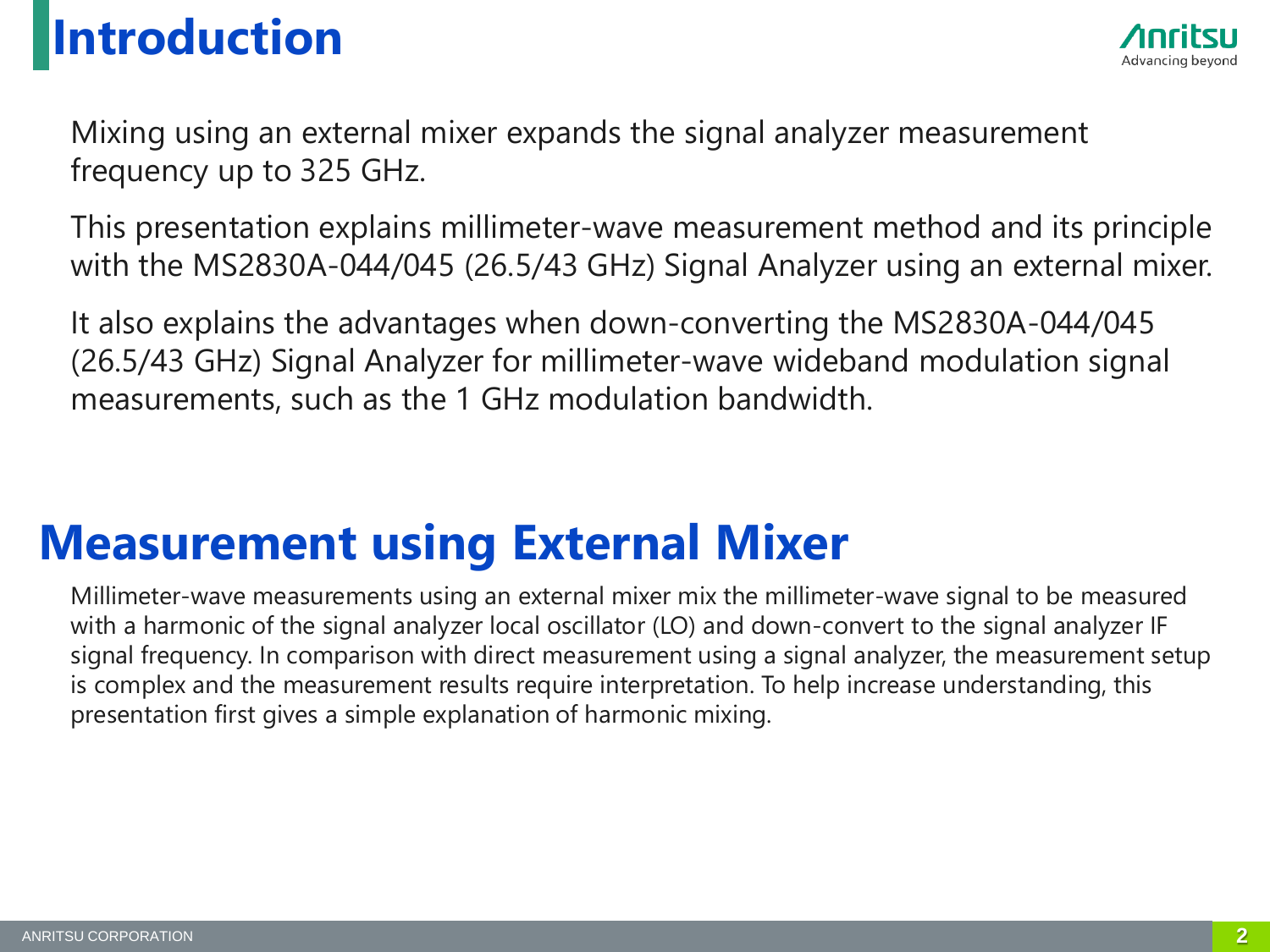## **Measurement using External Mixer(1/14)**



#### **1. Harmonic mixing**

General microwave signal analyzers (spectrum analyzers), including the MS2830A-044/045, use fundamental wave mixing and harmonic mixing at the internal 1<sup>st</sup> frequency converter stage, depending on the frequency range. Fundamental wave mixing supports high dynamic range characteristics with a simple internal configuration. However, a high-performance local oscillator (LO) covering a higher frequency than the frequency range is required; this is not ideal as the 1st frequency converter method for the microwave region in terms of cost. Therefore, many signal analyzers (spectrum analyzers) are used from the lower limit frequency to 4 GHz for fundamental wave mixing. The MS2830A-044/045 fundamental wave mixing is 9 kHz to 4 GHz.

A general-purpose signal analyzer (spectrum analyzer) covering the microwave band uses harmonic mixing at the microwave band region of the 1<sup>st</sup> frequency converter. However, millimeter-wave measurement also uses harmonic mixing with an external mixer. Harmonic mixing mixes the LO harmonic generated by the internal mixer with non-linear characteristics with the high-level LO signal. The following equation shows the relationship. The input signal is mixed with the LO signal harmonic and the response of the conversion components equal to the IF frequency is displayed on the analyzer screen.

$$
F_{RF} = n \times F_{LO} \pm F_{IF}
$$
 (1)

n: LO harmonic order

 $F_{IF}$ : Analyzer IF (1.875 GHz for MS2830A-044/045)

At harmonic mixing using the signal analyzer (spectrum analyzer) with an internal or external mixer, measurement is displayed as the frequency relationship using the  $+$  or  $-$  polarity of Eq. (1).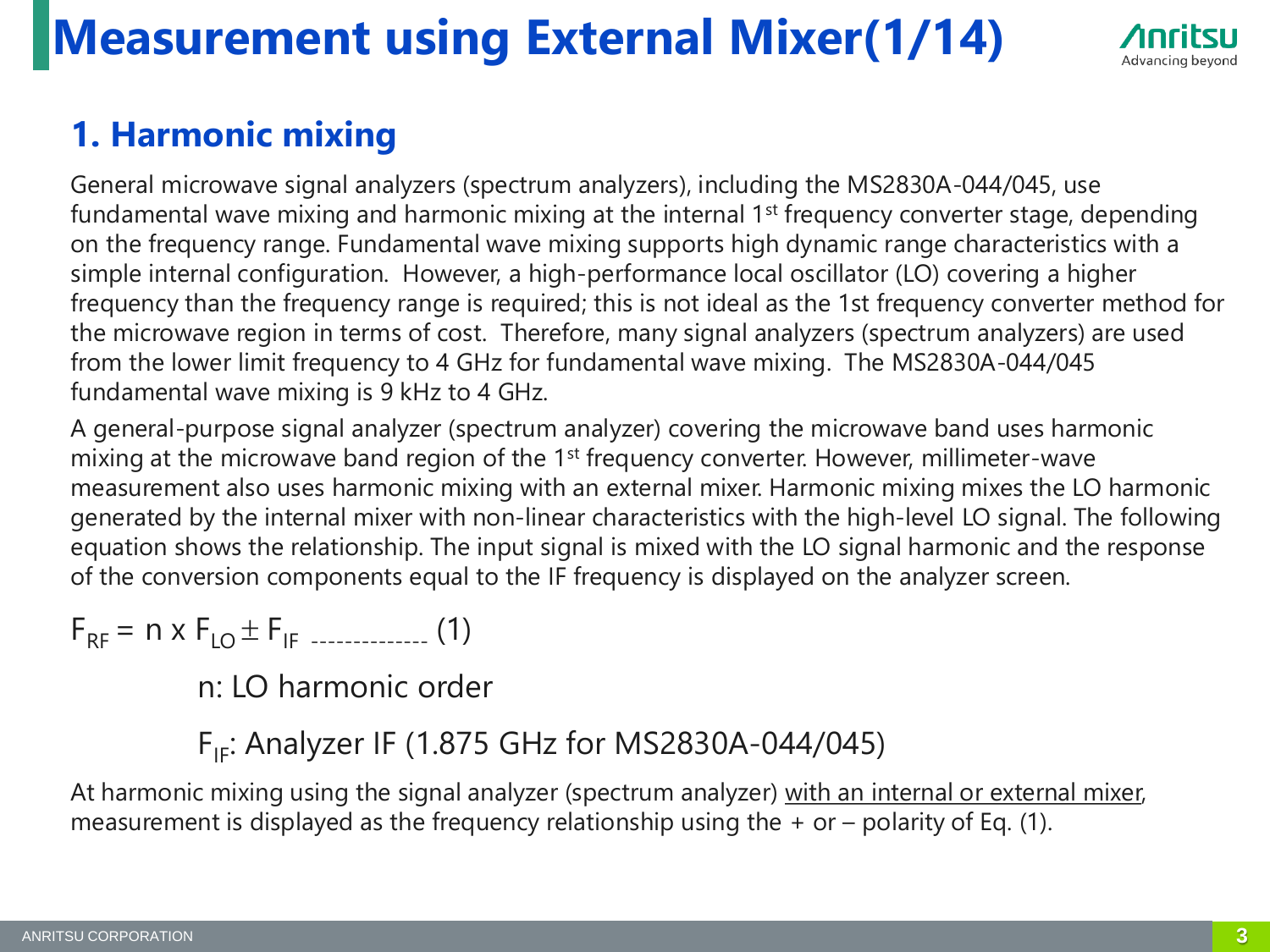### **Measurement using External Mixer(2/14)**



#### **2. Harmonic Mixing Features (strengths, weaknesses) (1/2)**

Since harmonic mixing uses the LO harmonic generated in the mixer, a strong point is that even for millimeter-wave measurement it is possible to use the LO and IF circuit used at the fundamental mixing measurement band. However, a weakness is the harmonic mixing performance.

#### **(1) Lower sensitivity**

The power of the harmonic in the mixer drops as the harmonic order increases. As a result, since this is equivalent to a drop in the LO drive level required by mixing, the mixer frequency conversion efficiency (conversion loss) is degraded. Consequently, the signal analyzer DANL is degraded because a high frequency is required by a higher harmonic order. The 1st LO signals output from the MS2830A-044/045 to the external mixer use a high frequency from 5 to 10 GHz to maintain the harmonic order. This reduces the deterioration in converter loss and minimizes DANL degradation.

#### **(2) Generation of Unnecessary Mixer Response (Non-existent response)**

Since the input signal is mixed with the LO harmonic for the entire LO frequency linked to the signal analyzer display span, the response established in equation (1) is displayed entirely. At harmonic mixing using the signal analyzer (spectrum analyzer) internal 1<sup>st</sup> frequency converter, there is a tunable BPF (preselector) before the mixer to suppress generation of unnecessary responses. However, since this preselector is not present at measurements using an external mixer, unnecessary response components are displayed. To identify the true signal within the unnecessary response, the Signal ID function explained in section 5 is required.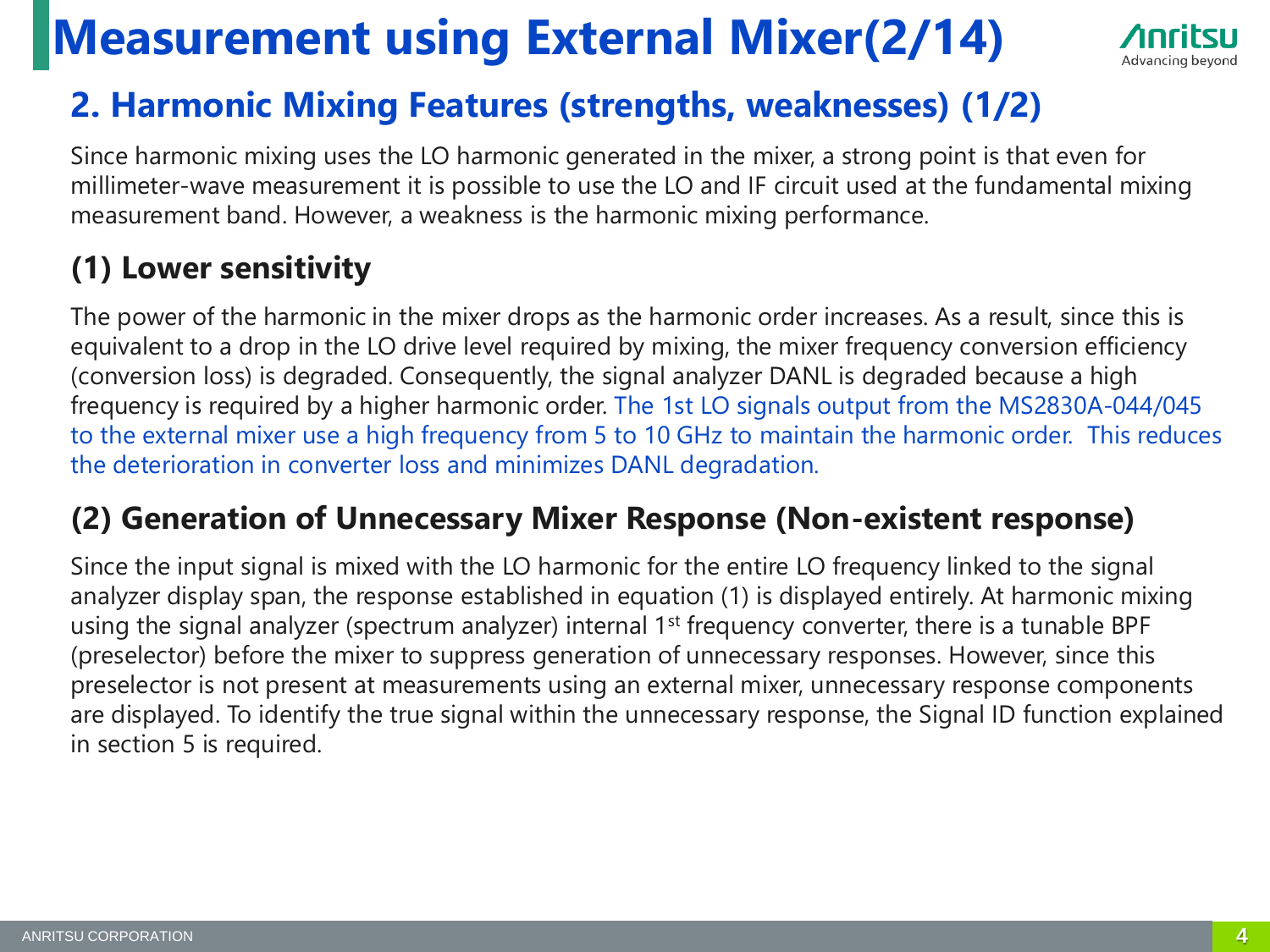### **Measurement using External Mixer(3/14)**



#### **2. Harmonic Mixing Features (strengths, weaknesses) (2/2)**

#### **(3) Complex Measurement Setup**

Measurements using an external mixer require a more complex setup than normal measurements using an internal mixer. At harmonic mixing, the mixer diode bias point for optimizing the conversion efficiency differs according to the mixing harmonic order. As a result, sometimes it is necessary to supply an appropriate bias current to the external mixer. In addition, input of correction values for the external mixer conversion loss and loss of the cable connecting the external mixer and signal analyzer as well as amplitude calibration work are required too. Moreover, since the high-frequency signal path is outside the signal analyzer, detailed attention must be paid to connectors, cables, and settings. If inadequate attention is paid to these details, the measurement reproducibility will be poor.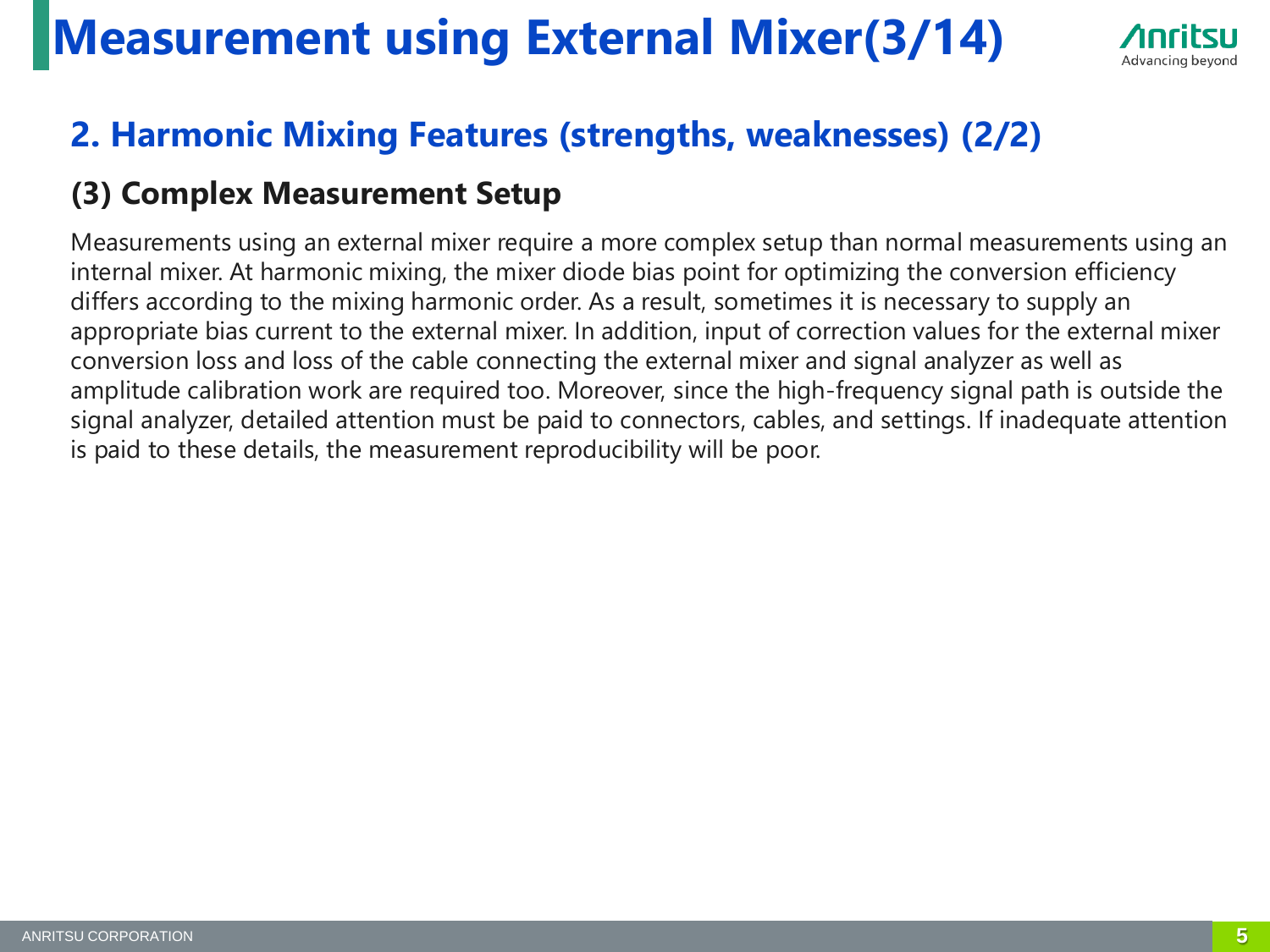### **Measurement using External Mixer(4/14)**



#### **3. Connection with External Mixer**

The 1st LO output connector on the front panel of the MS2830A-044/045 supplies the 1st LO signals and mixer bias to the external mixer, and inputs down-converted IF signals from the external mixer.

The MS2830A-044/045 Signal Analyzer supports a two-port type external mixer supporting the LO/IF endto-end signal in one port. A three-port type external mixer with separate LO and IF connectors is not supported.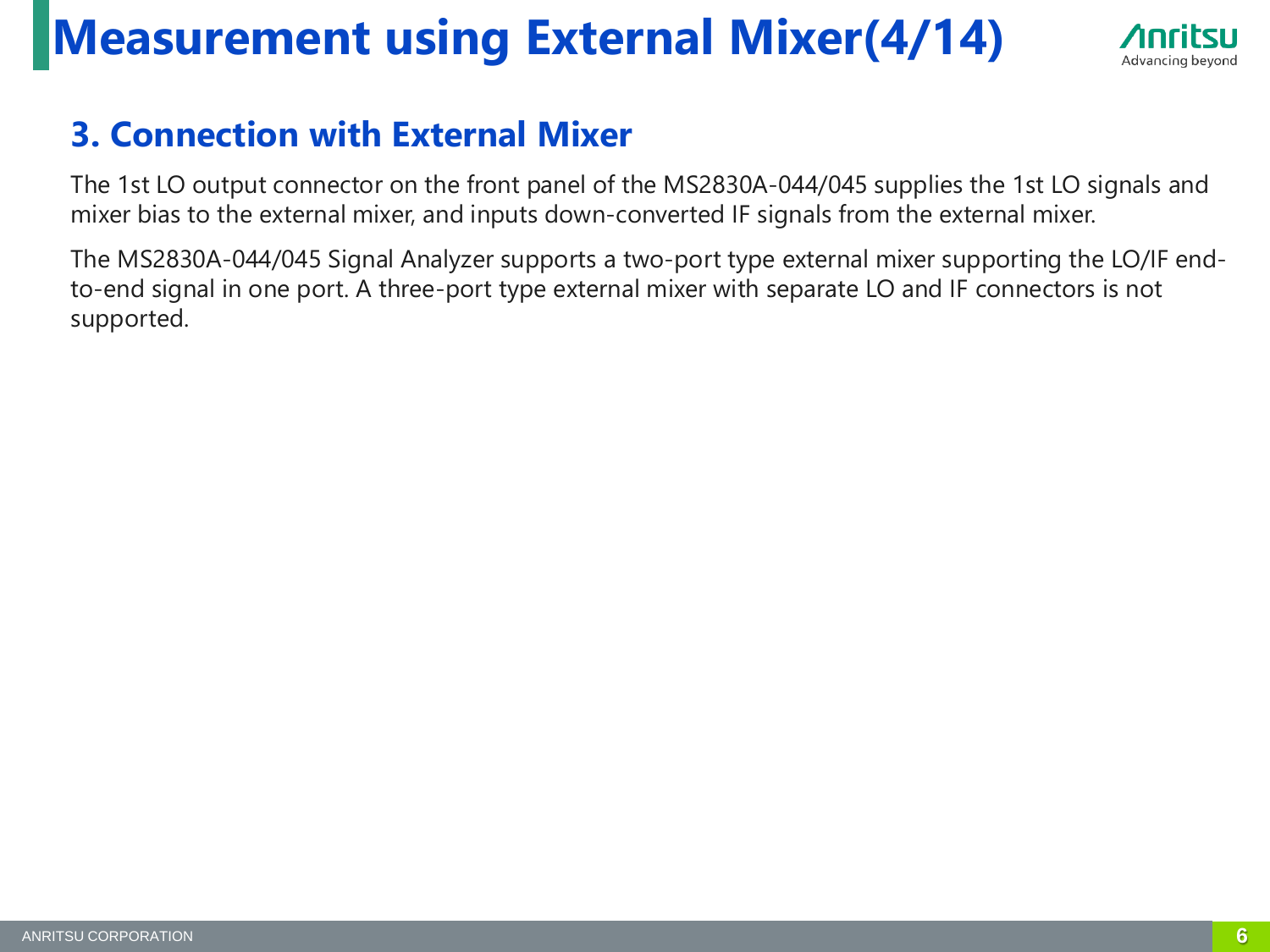### **Measurement using External Mixer(5/14)**

ATT Local Oscillator (LO) Input) signal To A/D Converter External Mixer 75 MHz 1875 MHz 75 MHz Filter Bank 9 kHz to 4.0 GHz 3.6 to 6.0 GHz 3.9 to 43 GHz IF Output 1875 MHz  $LO & IF$  Diplexer IF 1875 MHz YTF **Figure 1. MS2830A-044/045 block diagram**

Advancing beyond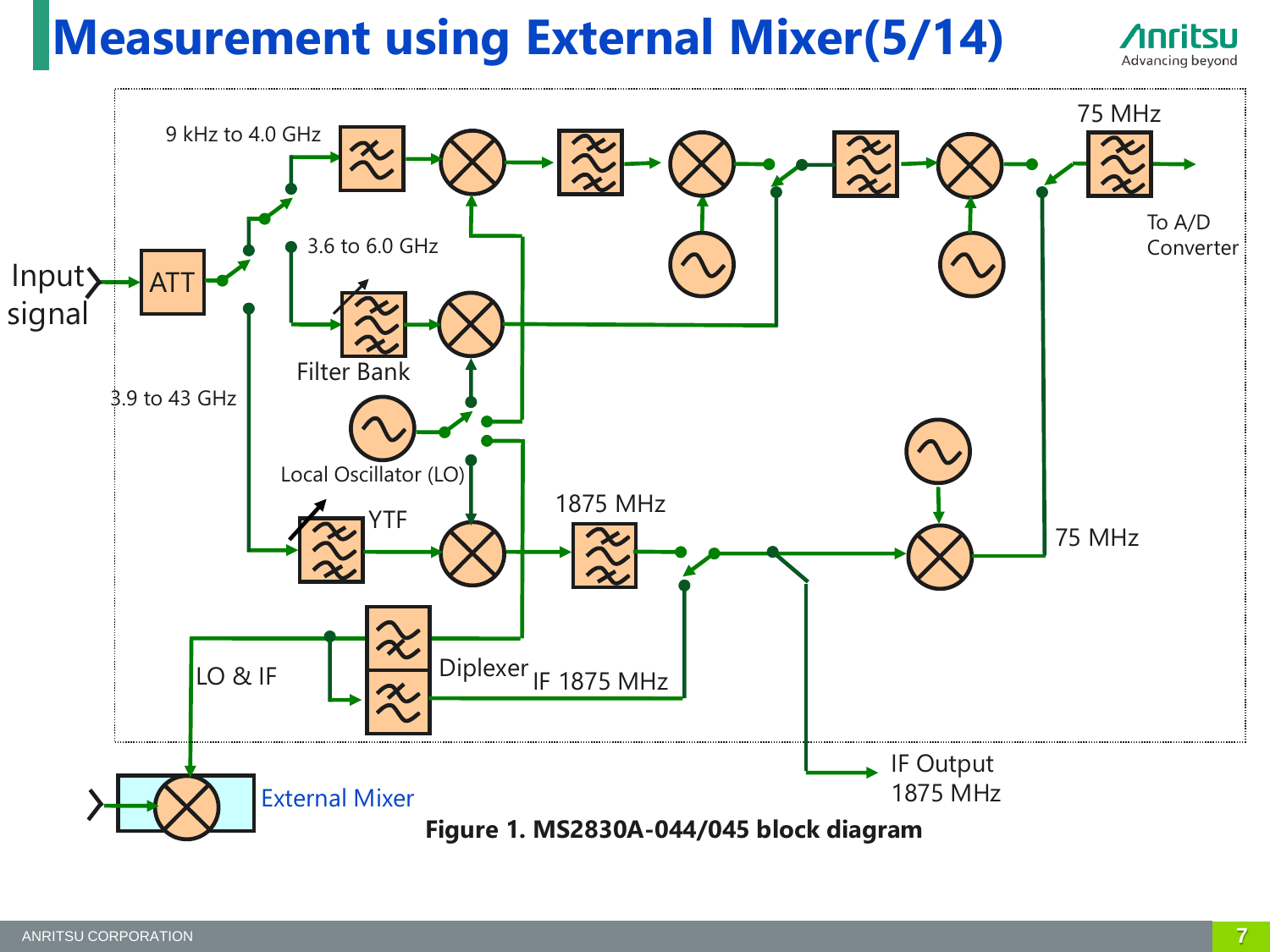### **Measurement using External Mixer(6/14)**

#### **4. Measurement Example (1/6)**

This explains a measurement example using the MS2830-044/045 with an external mixer (DUT signals: SW signal with signal generator frequency 47 GHz, level –10 dBm)

4.1 External Mixer Connection

The MS2830-044/045 1<sup>st</sup> LO Output and external mixer are connected by SMA cable.



**Figure 2. Connection with external mixer**

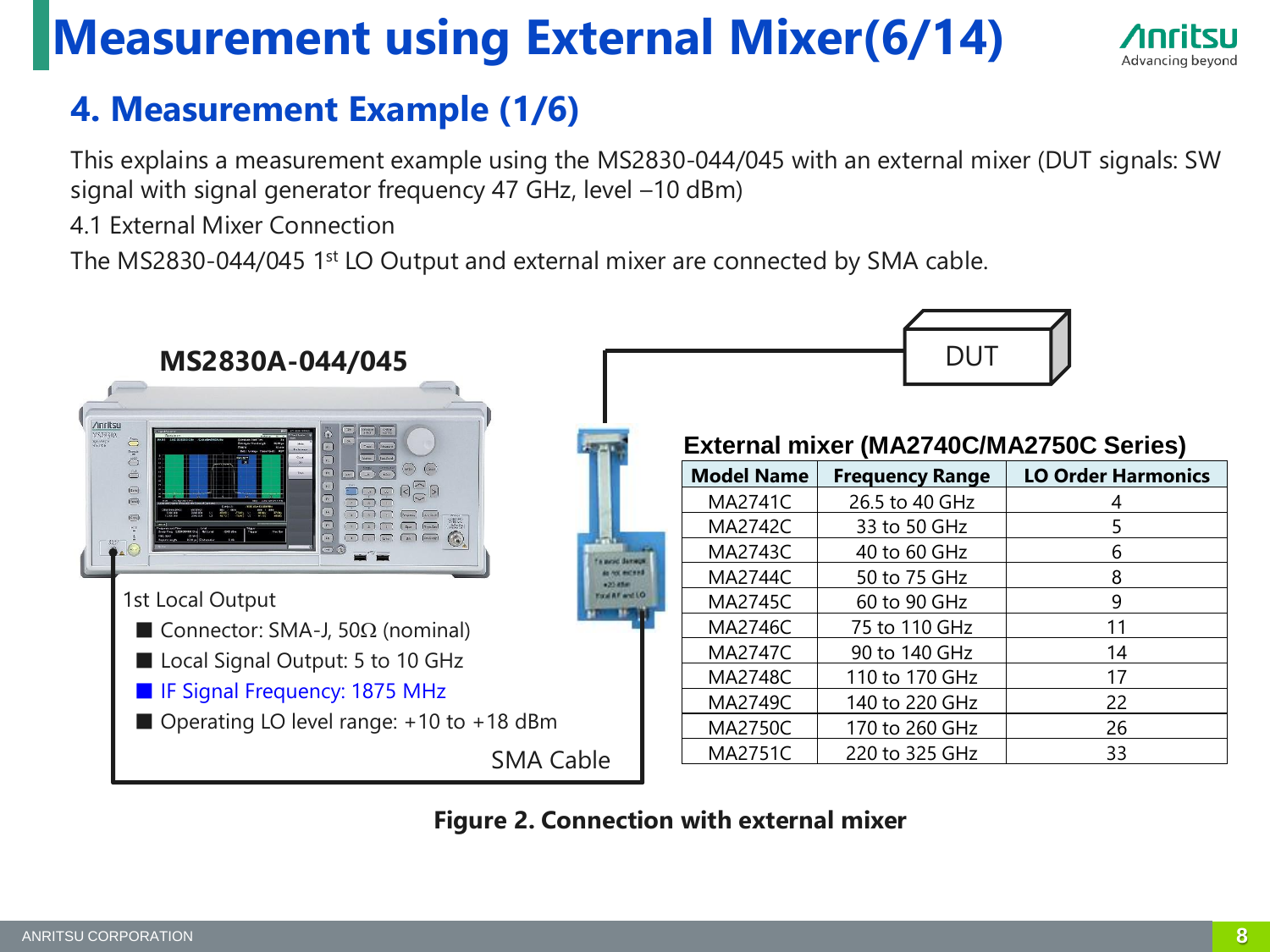### **Measurement using External Mixer(7/14)**



#### **4. Measurement Example (2/6)**

#### **4.2 MS2830A-044/045 Setting**

- (1) Output signals from signal generator.
- (2) Select external mixer mode.

 $[Frequency] > [Page 2 of 2] > [F1: External Mixed] > On$ 

#### (3) Select external mixer band.

The MS2830A-044/045 automatically sets the minimum mixing harmonic order and mixing mode when the external mixer band is selected (mixing harmonic order and mixing mode cannot changed). In this example, the U band (40 to 60 GHz) is selected.

[F2: External Mixer Band Select] > [Band U 40 – 60 GHz]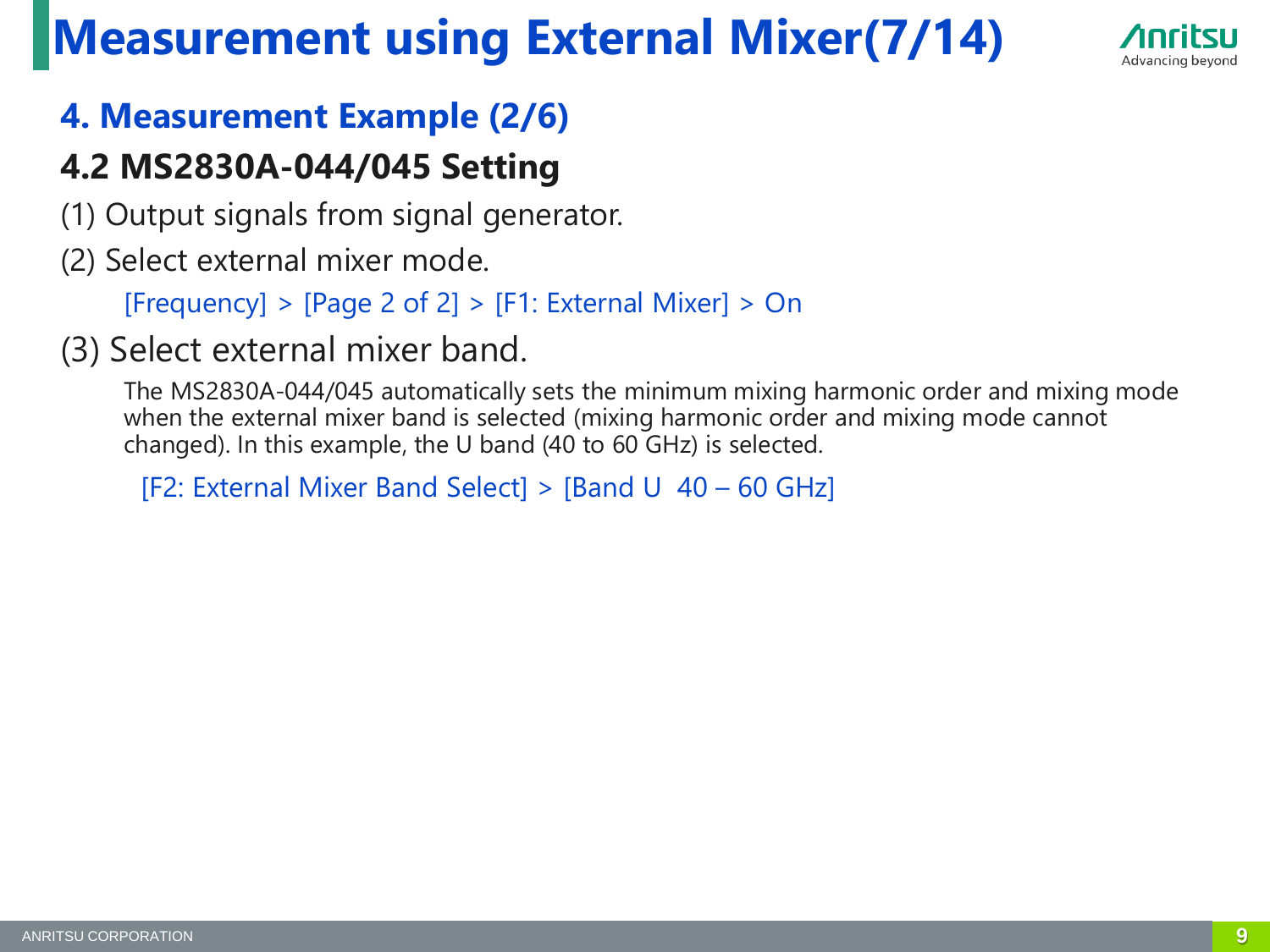### **Measurement using External Mixer(8/14)**



### **4. Measurement Example (3/6)**

#### **4.2 MS2830A-044/045 Setting**

#### (4) Distinguishing signals

In this measurement example, a 47 GHz CW signal input is evaluated. However, as previously described the measurement results show an unnecessary mixing response due to the harmonic mixing. Consequently, when the measured signal is unknown, it is necessary to identify the actual real signal in the unrequired responses. Details of the Signal ID procedure and operation are explained in section 5.



**Figure 3. Measurement of 47 GHz signal using MA2473A**

Many unnecessary responses are generated.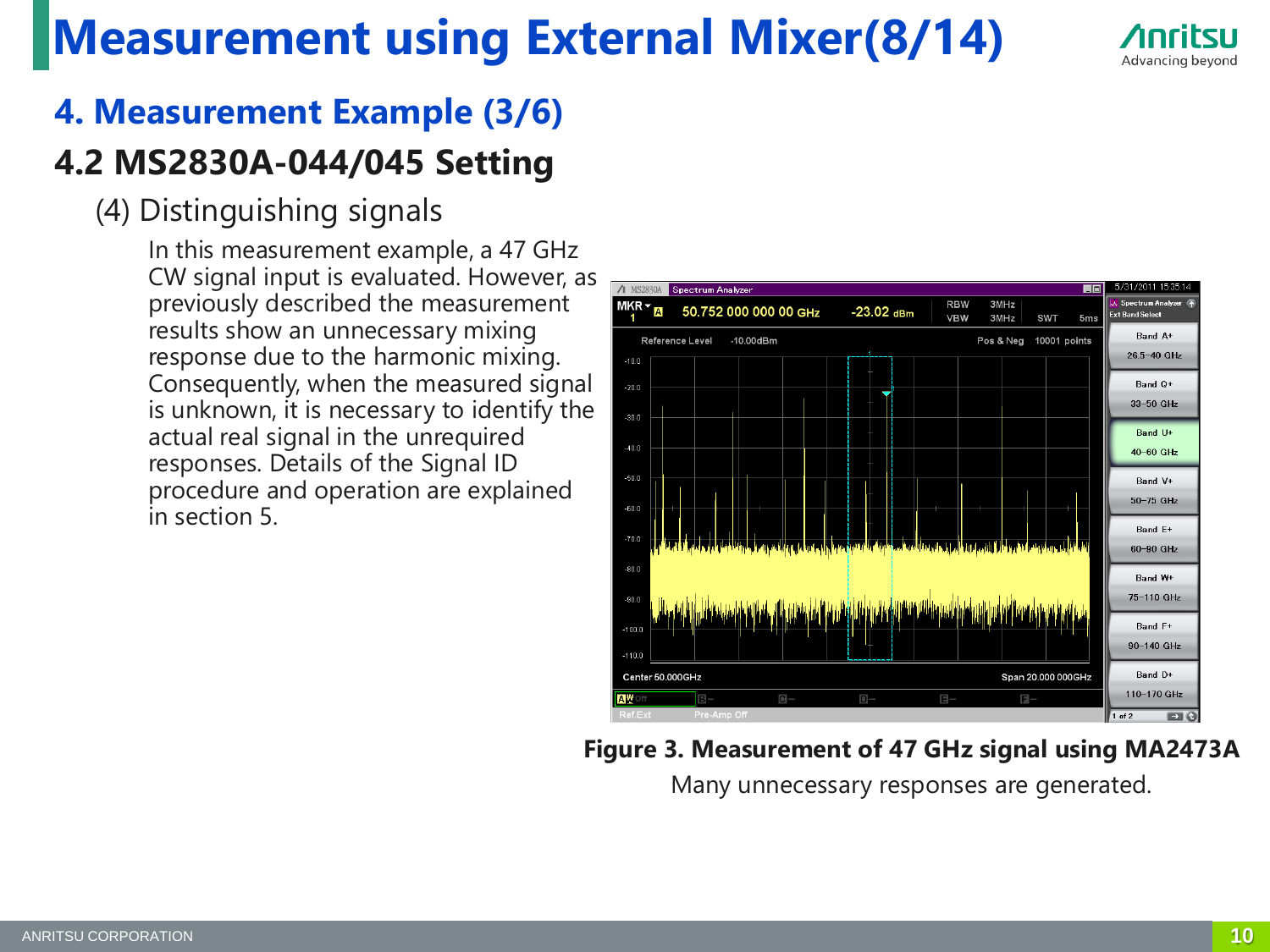### **Measurement using External Mixer(9/14)**



#### **4. Measurement Example (4/6)**

#### **4.2 MS2830A-044/045 Setting**

(5) Set center frequency and span.

After identifying the measured signals, set the center frequency, span and reference level to display the measurement parameter features (frequency error, occupied bandwidth, etc.).



**Figure 4. Example of center frequency and span settings**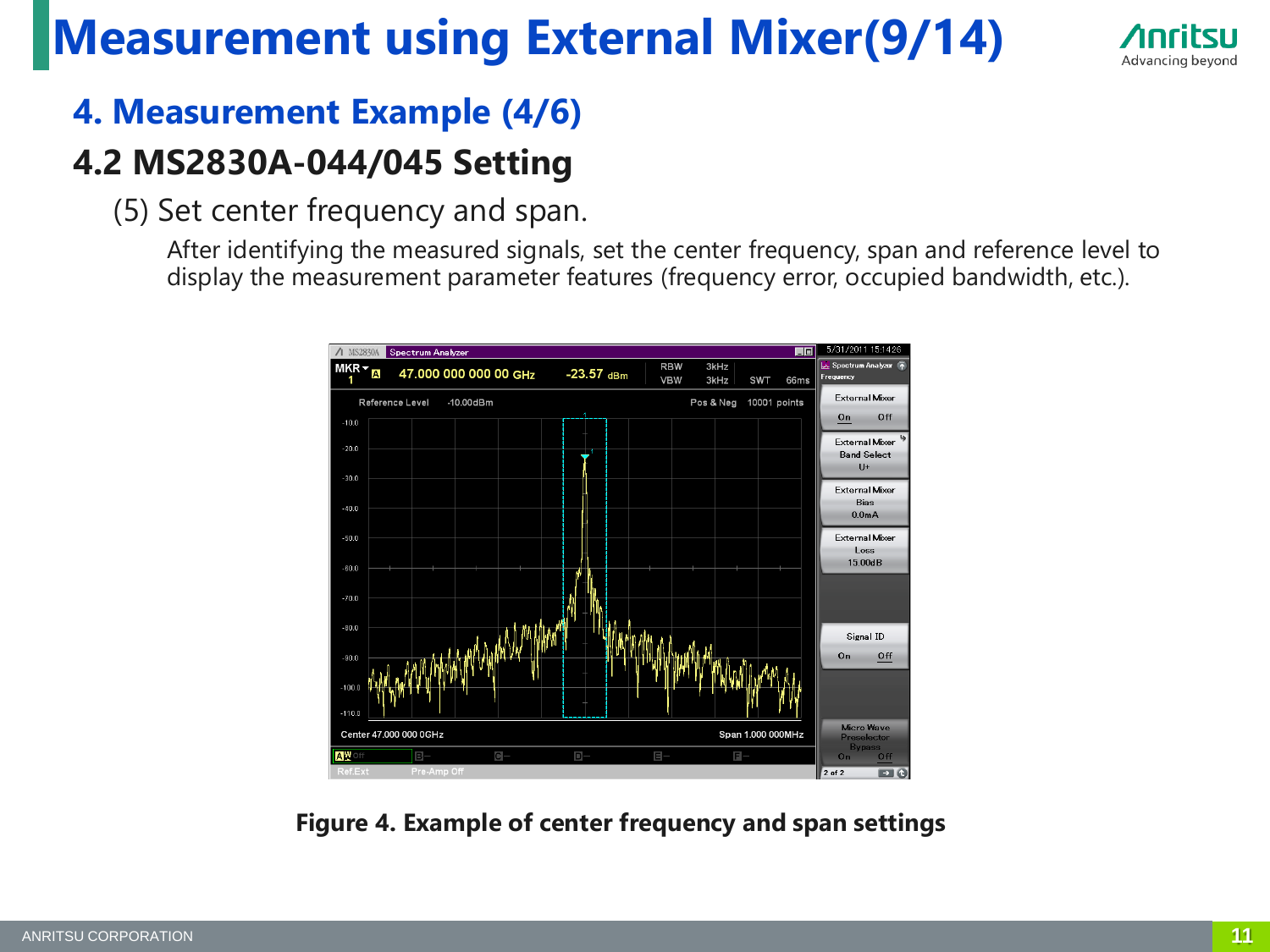### **Measurement using External Mixer(10/14)**



#### **4. Measurement Example (5/6)**

#### **4.2 MS2830A-044/045 Setting**

(6) Set external mixer bias and external mixer loss input.

Adjust the external mixer bias to maximize the signal display level.

Input the total of the loss up to the MS2830A-044/045 input such as the external mixer and cable losses (27.5 dB for this case). The default external mixer loss is 15 dB.

```
[F3: External Mixer Bias] > Set to appropriate bias (max. 20 mA)
[F4: External Mixer Loss] > 27.5 dB
```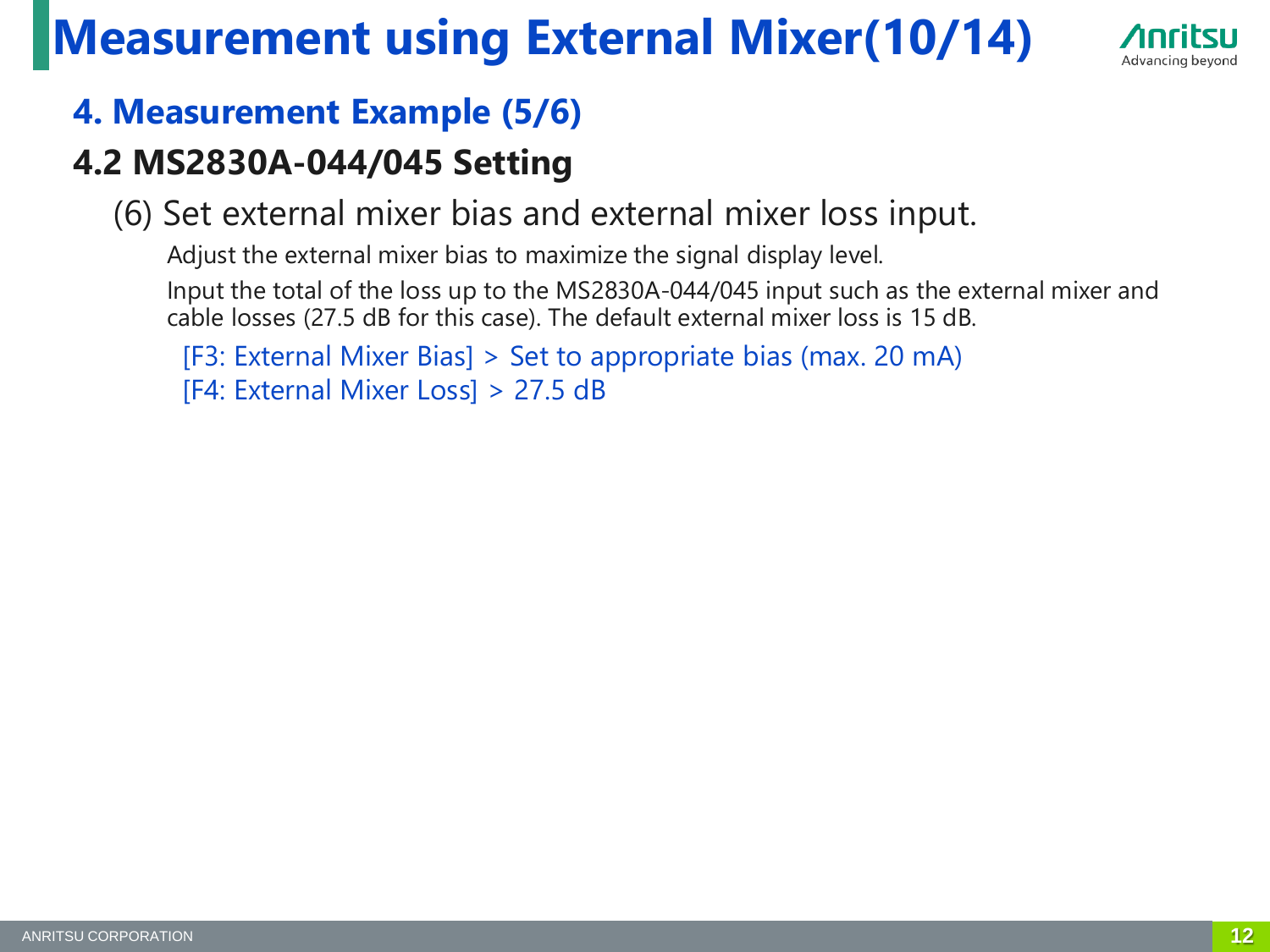### **Measurement using External Mixer(11/14)**



**4. Measurement Example (6/6)**

#### **4.2 MS2830A-044/045 Setting**



**Figure 5. Example of external mixer bias and external mixer loss settings**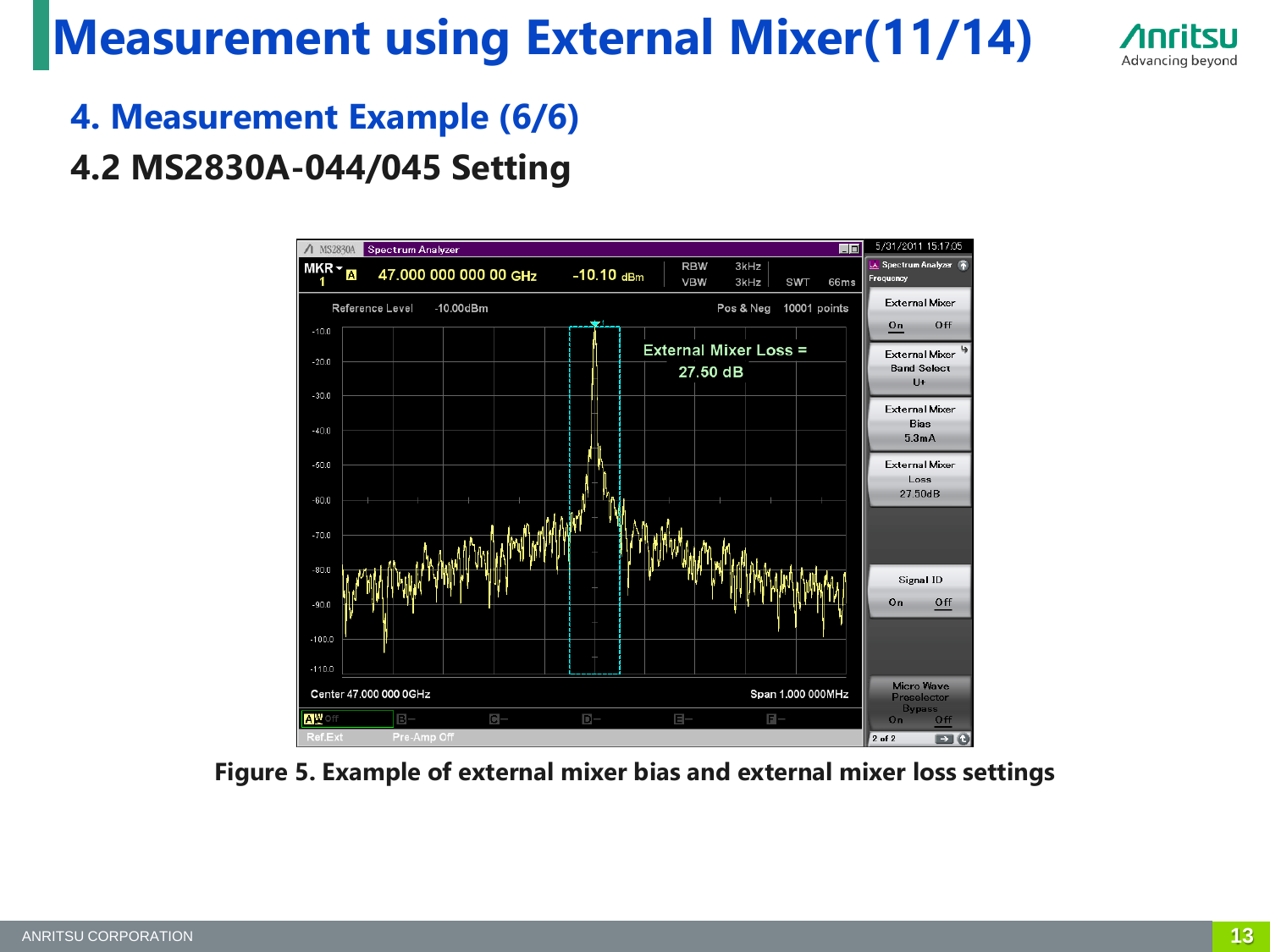### **Measurement using External Mixer(12/14)**



#### **5. Signal ID Function (1/3)**

Equation (1) shows the relationship between the MS2830A-044/045 screen display frequency and internal LO signal at measurement using an external mixer. The + mode is used at normal sweeping.

 $F_{RF} = n \times F_{LO} \pm F_{IF}$  --------------- (1)

n: LO harmonic order

#### $F_{IF}$ : IF frequency of analyzer (1.875 GHz with MS2830A-044/045)

At measurement using an external mixer, because the LO harmonic for the entire LO frequency linked to the signal analyzer display span and the input signal are mixed, the response created by the relationship of equation (1) is fully displayed. Within this, the LO harmonic order is the same. The signal received with reversed  $\pm$  polarity is called the image response (in the case of the MS2830A-044/045, the response is received as -). In addition, signals received with no regular LO harmonic order are called multiple responses.

When the Signal ID function is ON, the polarity corresponding to the local signal is reversed at each MS2830A-044/045 sweep. By this change of LO sweep mode, false signals such as image and multiple responses are frequency shifted on the MS2830A-044/045 screen at each sweep. However, since the frequency of actual true signals does not shift on the screen, it becomes possible to identify false image and multiple response signals from true signals. This process is shown in Figure 6.

However, when Signal ID is ON, sometimes, the level of the true signal will change at each sweep due to the effect of the frequency characteristics of the external mixer. When completing signal identification, always remember to set Signal ID to OFF when shifting to the stage of measuring signal characteristics such as level.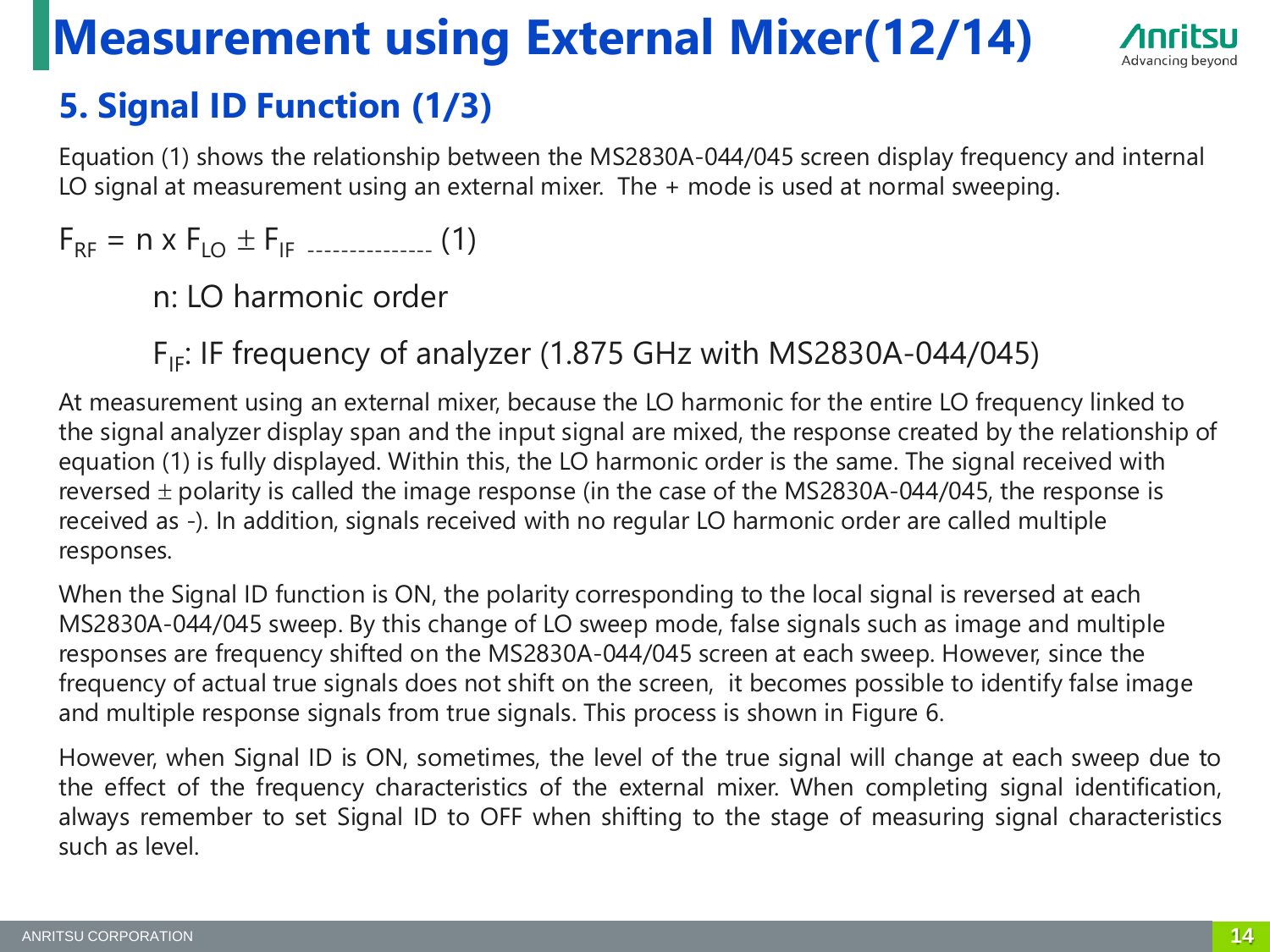### **Measurement using External Mixer(13/14)**

### Advancing beyond

#### **5. Signal ID Function (2/3)**

The MS2830A-044/045 gives priority to minimizing DANL by setting a minimum value for the LO harmonic order set at each external mixer band for the normal LO sweep mode. As a result, the LO harmonic order for the other LO sweep mode when Signal ID is ON ( - polarity mode) becomes one order larger than the normal sweep mode due to the internal LO signal frequency setting range. Consequently, when using the ID function at the same harmonic order, sometimes the frequency shift of image and multiple responses is different but the Signal ID function effectiveness is unchanged.

#### **Figure 6. Signal ID function: Measurement when ON (alternate sweeping)**

Top: Normal LO sweep mode Bottom: Changed LO sweep mode Red arrow shows actual signal position (47 GHz)



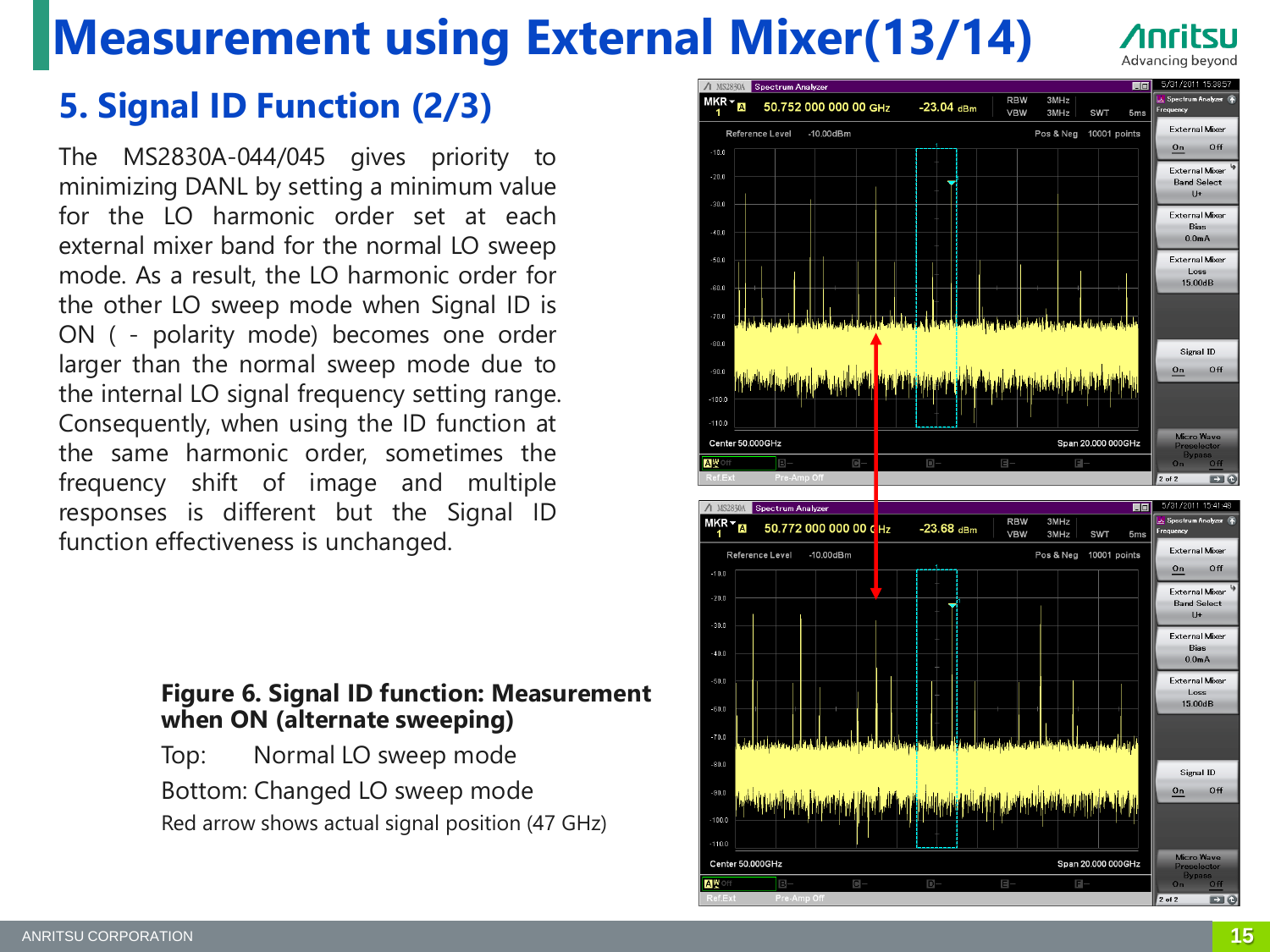### **Measurement using External Mixer(14/14)**



#### **5. Signal ID Function (3/3)**

The Signal ID function sweeps alternately in the two LO sweep modes (one is the normal sweep mode) shown in equation (1). As a result, the frequency of false responses changes at each sweep. By using this characteristic and setting the Storage Mode at Signal ID to ON to Min Hold, it becomes possible to remove false responses other than the true signal from the screen display.



**Figure 7. Signal ID: Measurement of 47 GHz signal with Min Hold setting ON**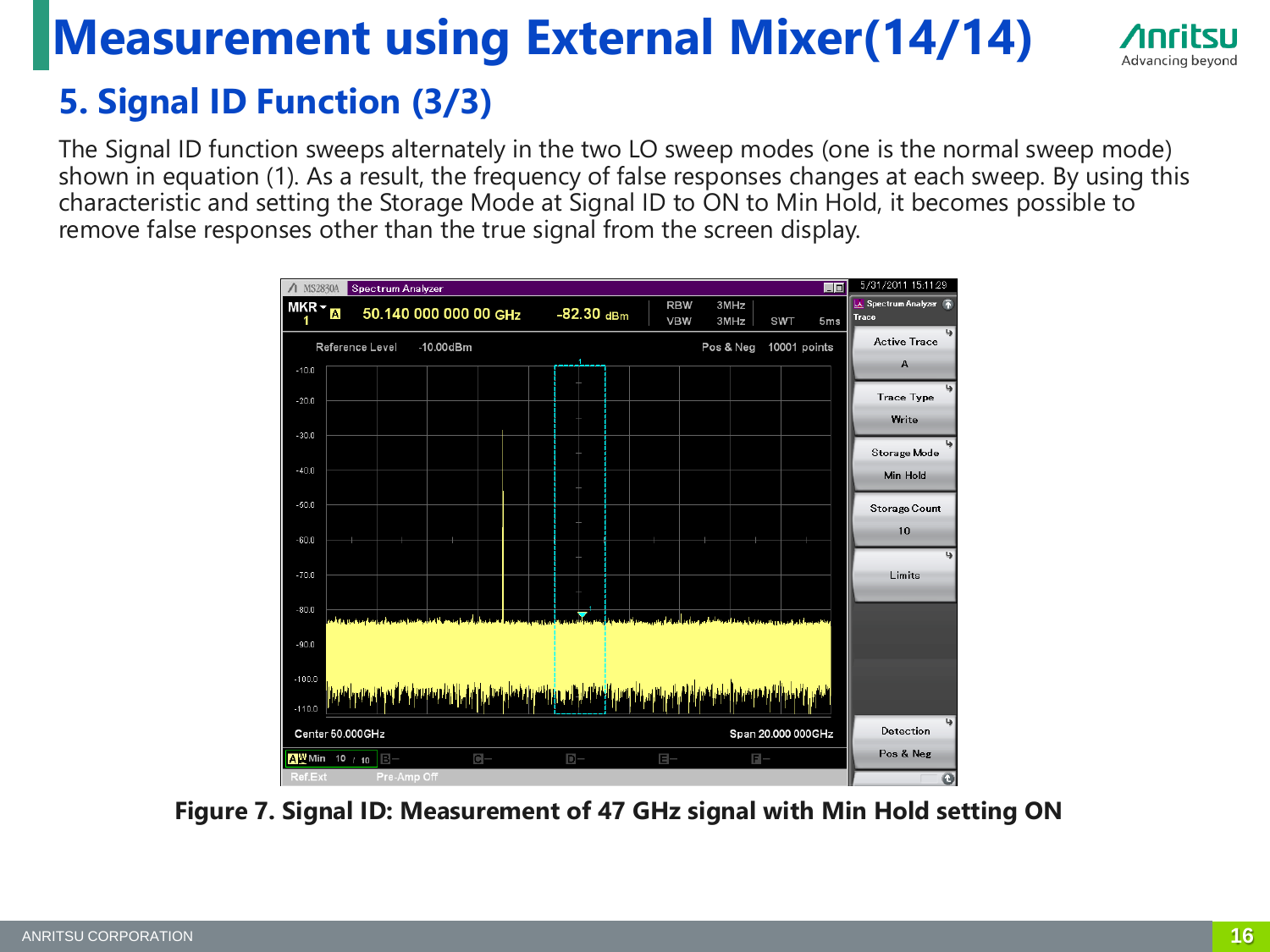## **Wideband Millimeter-wave Signal Analysis(1/2)**

Installing the Analysis Bandwidth (Opt-005/006/009/077\*1/078\*1) option up to 125 MHz supports millimeter-wave modulation analysis with the signal analyzer. In addition, harmonic mixing internal band and IF signals from the external mixer can be output from the back-panel IF Output connector. Because the IF frequency is 1.875 GHz, this can be used as a down-converter for millimeter-wave wideband modulation signal analysis, such as the 1 GHz<sup>\*2</sup> modulation bandwidth.



**Figure 8. Measurement image: Down-convert signals with 80 GHz center frequency and 1 GHz\* bandwidth to 1.875 GHz**

\*2: When using external mixer bands, or using internal micro frequency bands (Band; 3 to 9) with Microwave Preselector Bypass option: On

<sup>\*1:</sup> An image response is received when setting the bandwidth to more than 31.25 MHz. This can be used when not inputting a signal frequency outside the MS2830A analysis bandwidth (125 MHz max.).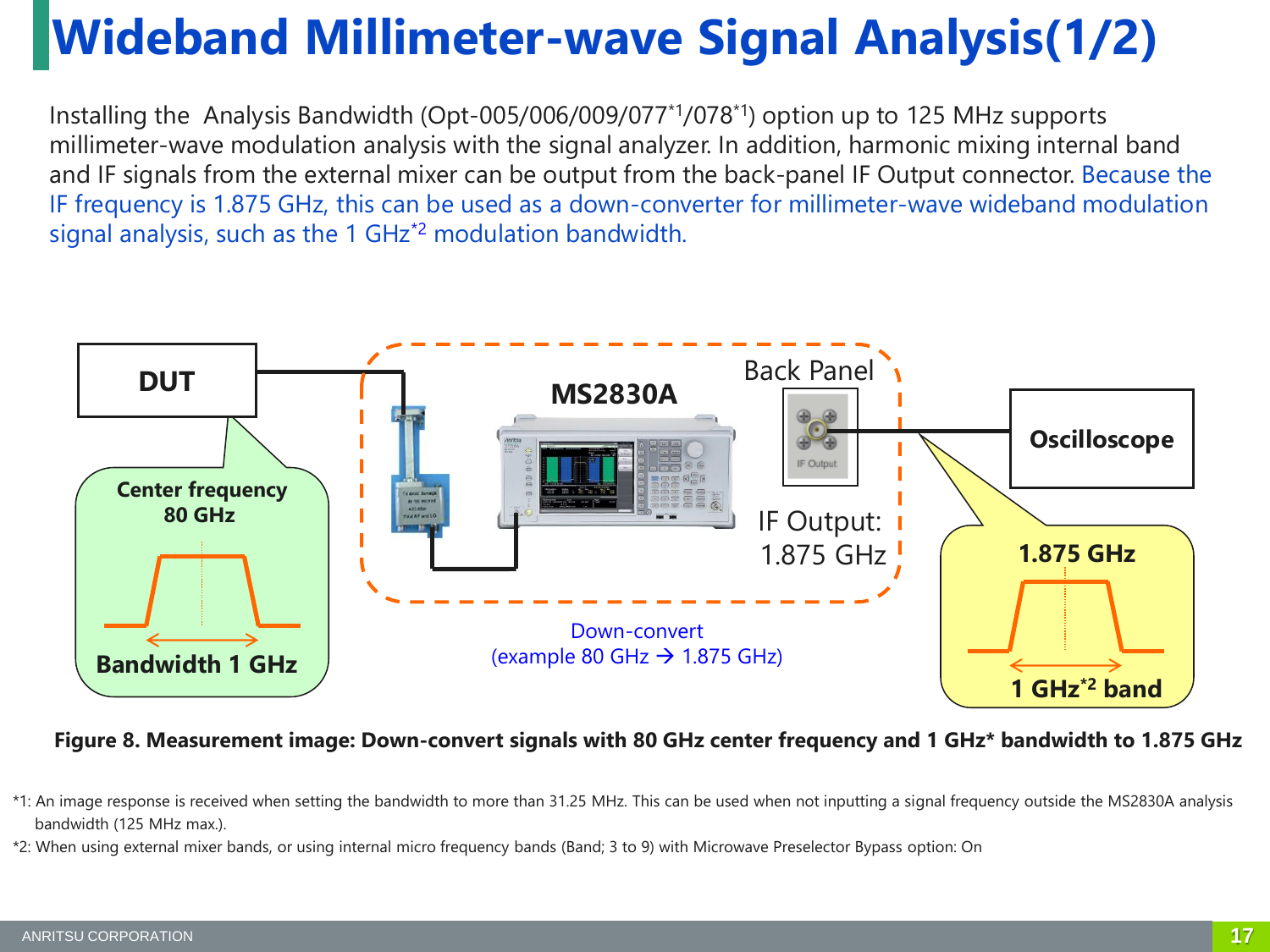## **Wideband Millimeter-wave Signal Analysis(2/2)**

The graph below shows the IF output (1.875 GHz) frequency reference characteristics. The characteristics are approx.  $+1/-2$  dB within the 1 GHz band.

These frequency characteristics are for the internal MS2830A-044/045. Actual results include the frequency characteristics for accessories, such as the external mixer, and cables between the external mixer, MS2830A-044/045 and IF output terminal.



**Figure 9. IF Output frequency characteristics reference values (internal MS2830-044/045 only)**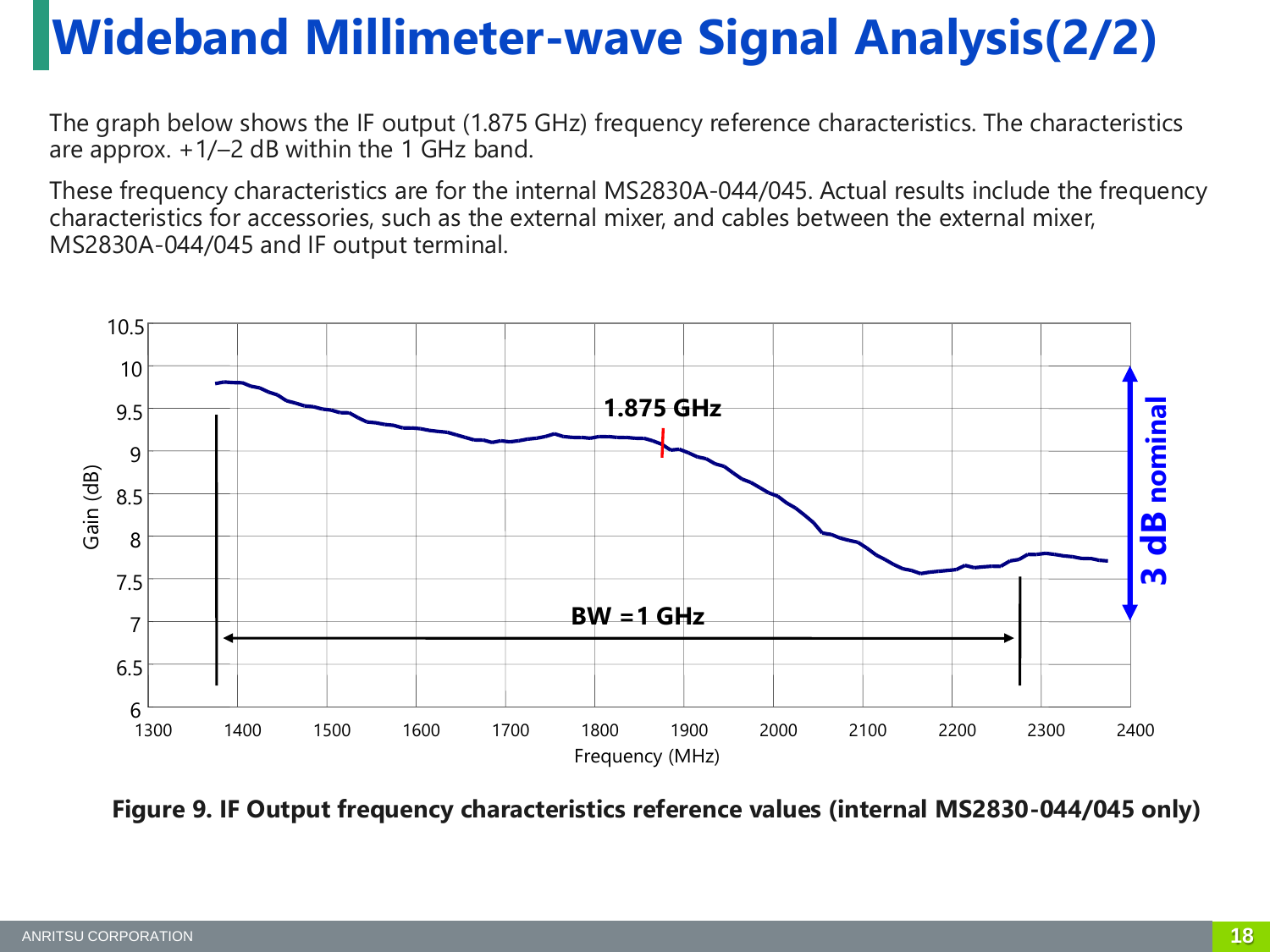### **External Mixer Product Lineup**



Anritsu supports external mixers for the MA2740C/MA2750C series.

Using these external mixers enables monitoring up to 325 GHz.

| Model          | Frequency<br><b>Band</b> | Frequency<br>Range | LO<br>Harmonic<br>Order | Mixing<br>Mode | Conversion<br>$Loss*$ (dB) | Wavequide flange     |                        | Waveguide   |
|----------------|--------------------------|--------------------|-------------------------|----------------|----------------------------|----------------------|------------------------|-------------|
|                |                          |                    |                         |                |                            |                      | UG-xxx/U<br>Equivalent | size        |
| <b>MA2741C</b> | A Band                   | 26.5 to 40 GHz     | 4                       | $+$            | 23                         | MIL-DTL-3922/54-003  | <b>UG-599U</b>         | <b>WR28</b> |
| <b>MA2742C</b> | Q Band                   | 33 to 50 GHz       | 5                       | $+$            | 26                         | MIL-DTL-3922/67D-006 | <b>UG-383U</b>         | <b>WR22</b> |
| MA2743C        | U Band                   | 40 to 60 GHz       | 6                       | $+$            | 28                         | MIL-DTL-3922/67D-007 | <b>UG-383U-M</b>       | <b>WR19</b> |
| <b>MA2744C</b> | V Band                   | 50 to 75 GHz       | 8                       | $+$            | 32                         | MIL-DTL-3922/67D-008 | <b>UG-385/U</b>        | <b>WR15</b> |
| <b>MA2745C</b> | E Band                   | 60 to 90 GHz       | 9                       | $+$            | 36                         | MIL-DTL-3922/67D-009 | <b>UG-387/U</b>        | <b>WR12</b> |
| <b>MA2746C</b> | W Band                   | 75 to 110 GHz      | 11                      | $+$            | 39                         | MIL-DTL-3922/67D-010 | UG-387/U-M             | <b>WR10</b> |
| <b>MA2747C</b> | F Band                   | 90 to 140 GHz      | 14                      | $+$            | 40                         | MIL-DTL-3922/67D-M08 | UG-387/U-M             | <b>WR08</b> |
| <b>MA2748C</b> | D Band                   | 110 to 170 GHz     | 17                      | $+$            | 45                         | MIL-DTL-3922/67D-M06 | UG-387/U-M             | <b>WR06</b> |
| MA2749C        | G Band                   | 140 to 220 GHz     | 22                      | $+$            | 50                         | MIL-DTL-3922/67D-M05 | UG-387/U-M             | <b>WR05</b> |
| <b>MA2750C</b> | Y Band                   | 170 to 260 GHz     | 26                      | $+$            | 65                         | MIL-DTL-3922/67D-M04 | UG-387/U-M             | <b>WR04</b> |
| <b>MA2751C</b> | J Band                   | 220 to 325 GHz     | 33                      | $+$            | 70                         | MIL-DTL-3922/67D-M03 | UG-387/U-M             | <b>WR03</b> |

Table 1. External mixer band list

\*: Conversion Loss value is a typical value near the center frequency of each band and it doesn't guarantee.